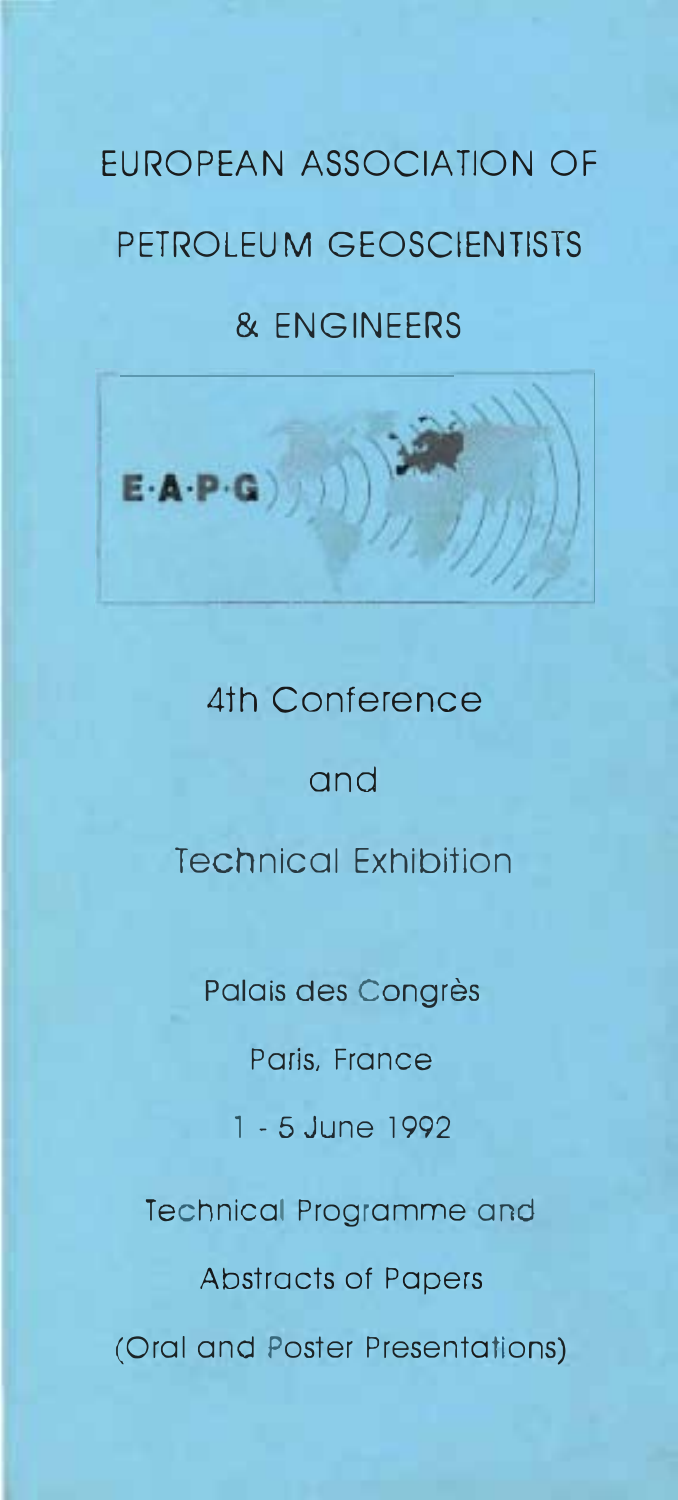## WEDNESDAY MORNING 3 JUNE ROOM 63

## Reservoir Characterization and Fluid Flow Chairman: H. Oronkert

- 09.00 Geological Modelling of Ancient Meander 64 Belts as Potential Hydrocarbon Reservoir, Lorance Basin, Central Spain, Margarita Diaz-Molina\*, J. Arribas, J.J. Gomez and A. Tortosa (F-17)
- 09.25 Three-Dimensional Heterogeneity Distributions 66 from Outcrop Data, O. Dubrule\*, A. Bernasconi, J.J. Menning and P. Joseph (F-18)
- $09.50$  A Product Model for Reservoir Characteri $\sim 67$ zation, Theo J.A. Kemme\* and L. Vasak (F-19)
- 10.15 Databases for Geological Reservoir 68 Characterization: An Integrated Approach, H. Dronkert\* and M.E. Donselaar (F-20)
- 10.40 Assessment of Connectivity in a Low 69 Net-to-Gros Turbidite Reservoir - A Case Study, A.l. Pearce\*, S.PJ. Cossey and 1.K. Williams (F-21)
- 11.05 Impact of Small Scale Geological Structure in 69 Waterflood Simulation; Statistics and Scale-up Procedure, Patrick Corbett (F-22)
- 11.30 History Matching a Naturally Fractured Dry-Gas Reservoir with a Dual-Porosjty Simulator, Uwe Lepper (F-23) 70
- 11.55 Early Location and Evaluation of Water Entries 71 in Producing Wells, Michele Cigni, Umberto Gragnani and Alda Muttoni\*  $(F-24)$

• denotes speaker IX